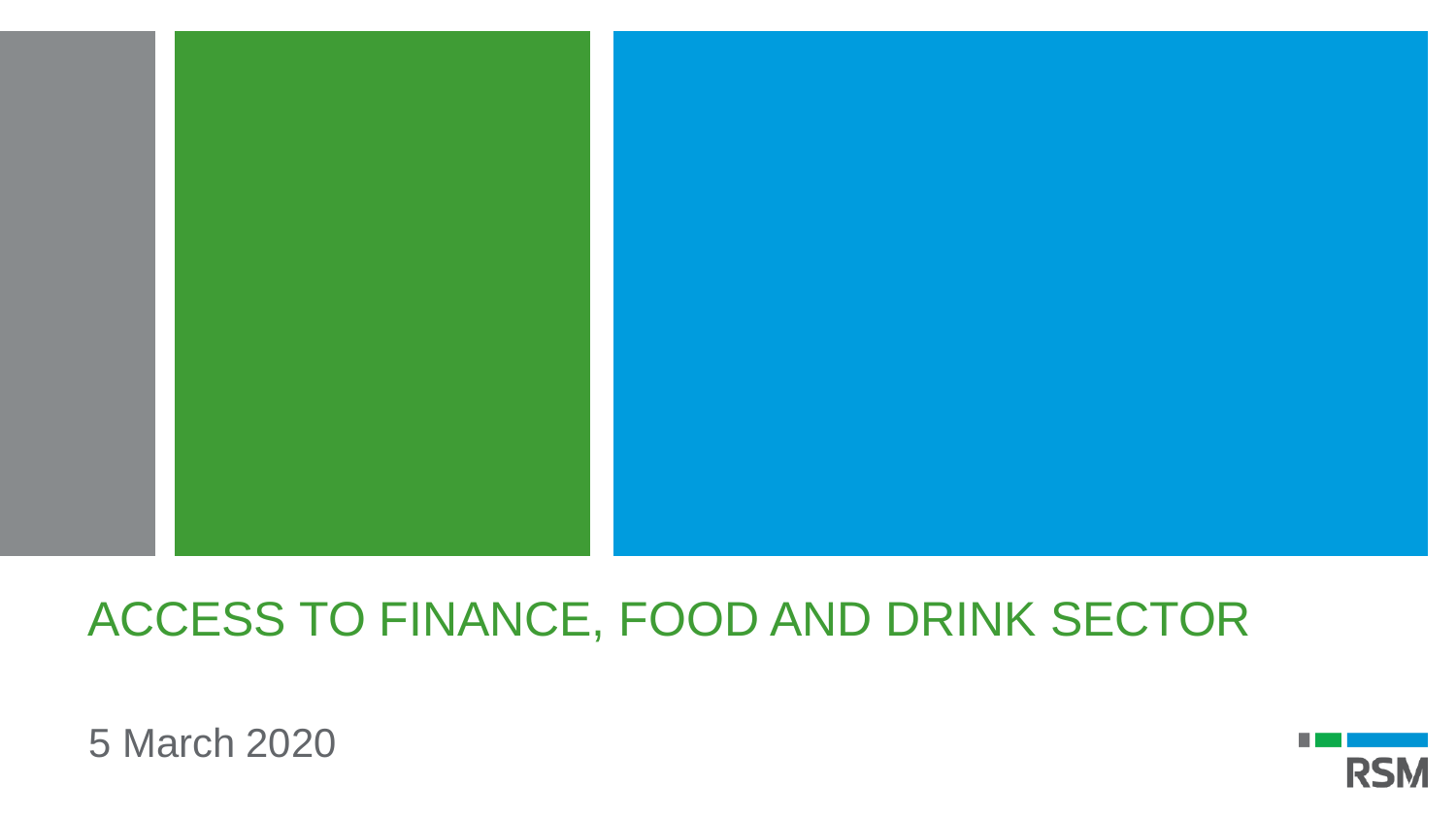# An introduction to RSM



- 43,000 people
- 120 countries
- 800 offices
- Combined income of \$5.1bn

- 3,450 people
- 360 partners
- 34 locations
- More than £330m fee income

## INTERNATIONAL UK FOOD AND DRINK

- 100 people
- Focusing on food and drink sector
- Affiliated with the FDF

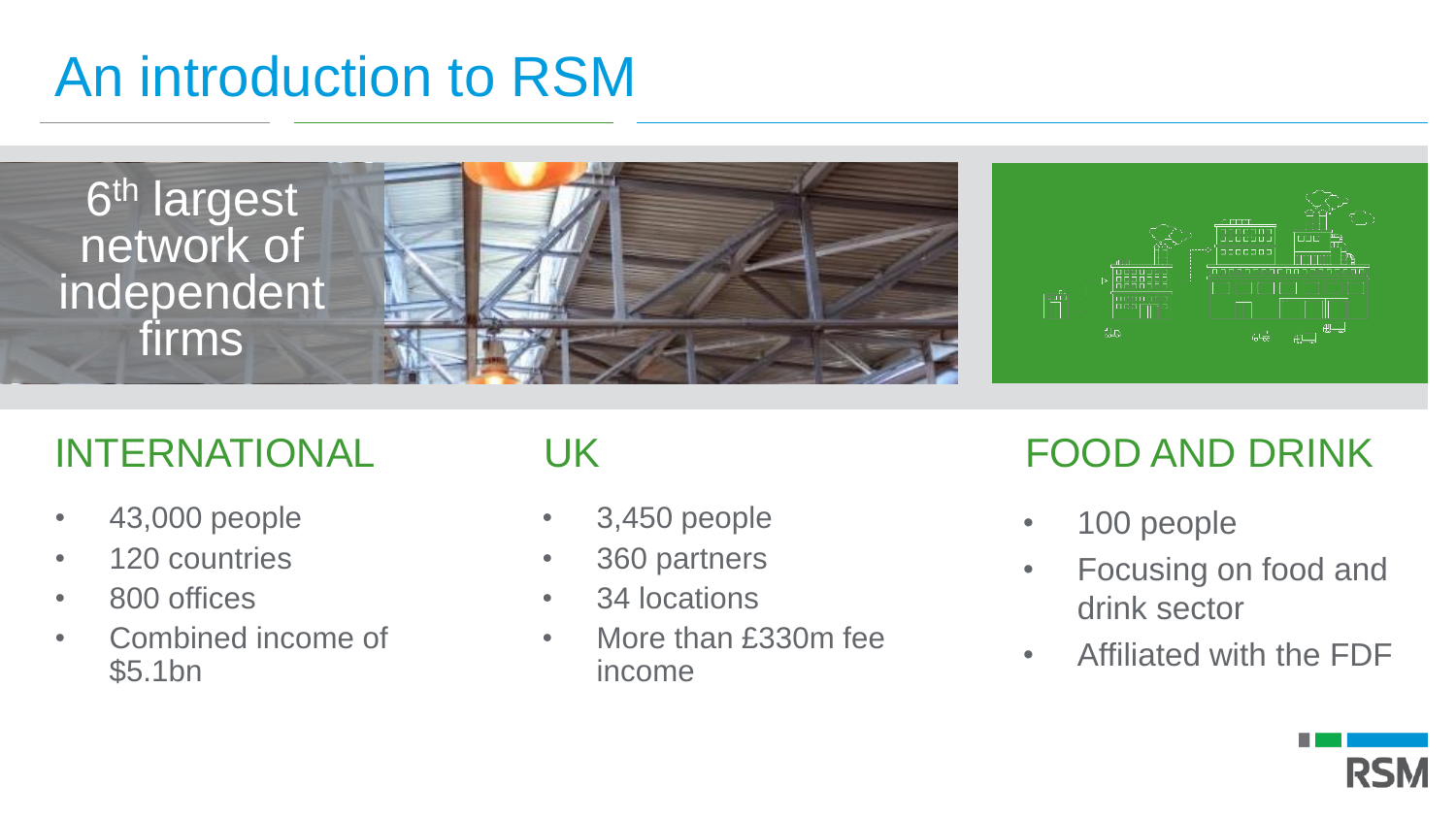# **Making your working capital a source of finance**

**How long do you hold your stock?**



"Compared to best in class, average F&D businesses are holding onto excess stock worth over £2m

- Look at your order quantities and lead times.
- Don't ignore the ageing stock in the corner.



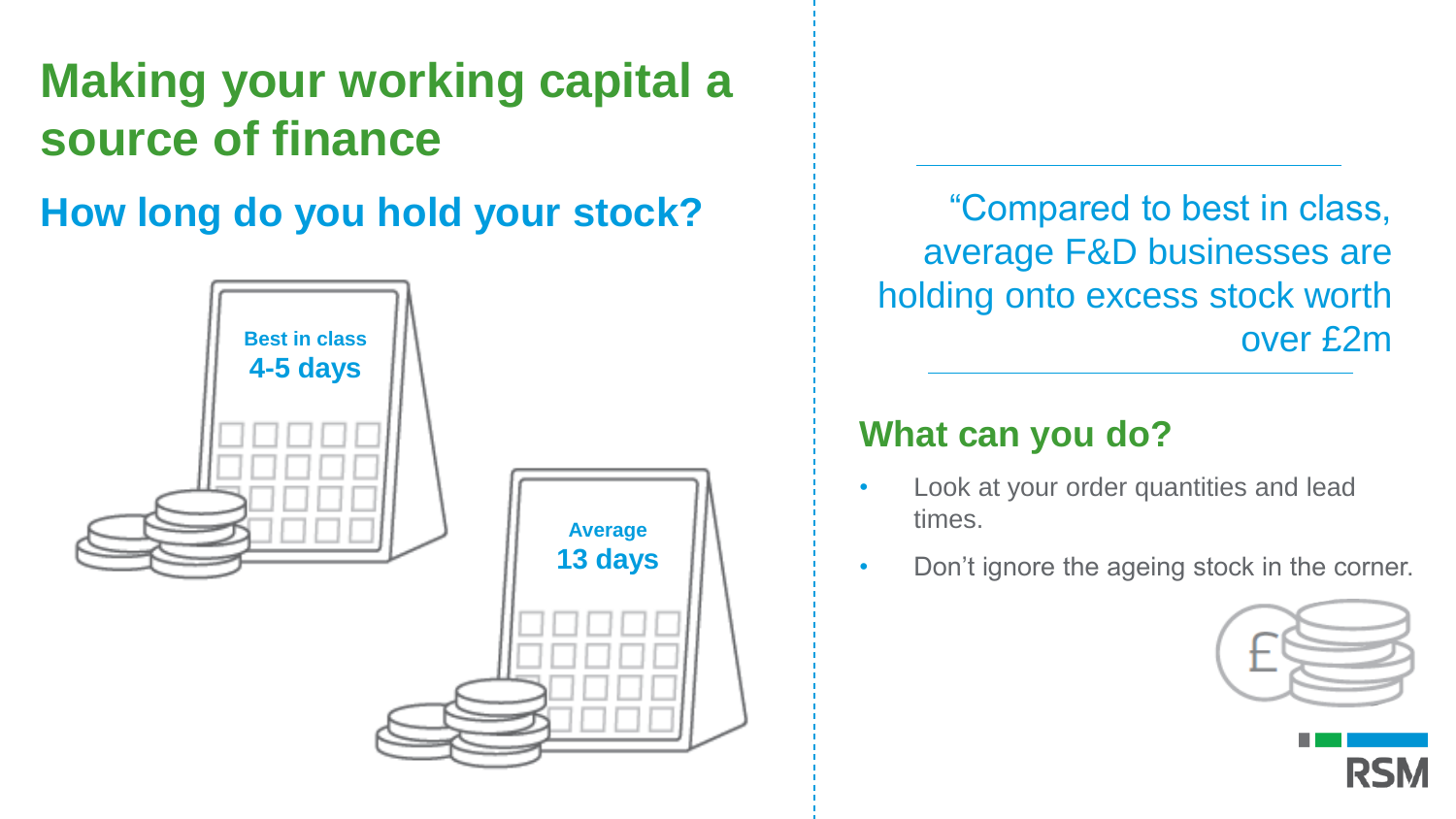# **Making your working capital a source of finance**

## **How quickly do you get paid?**



"On average there is £300,000 in cash tied up in working capital management for every food and drink business."

- Look at your contractual terms.
- Resolve disputes as soon as you can.



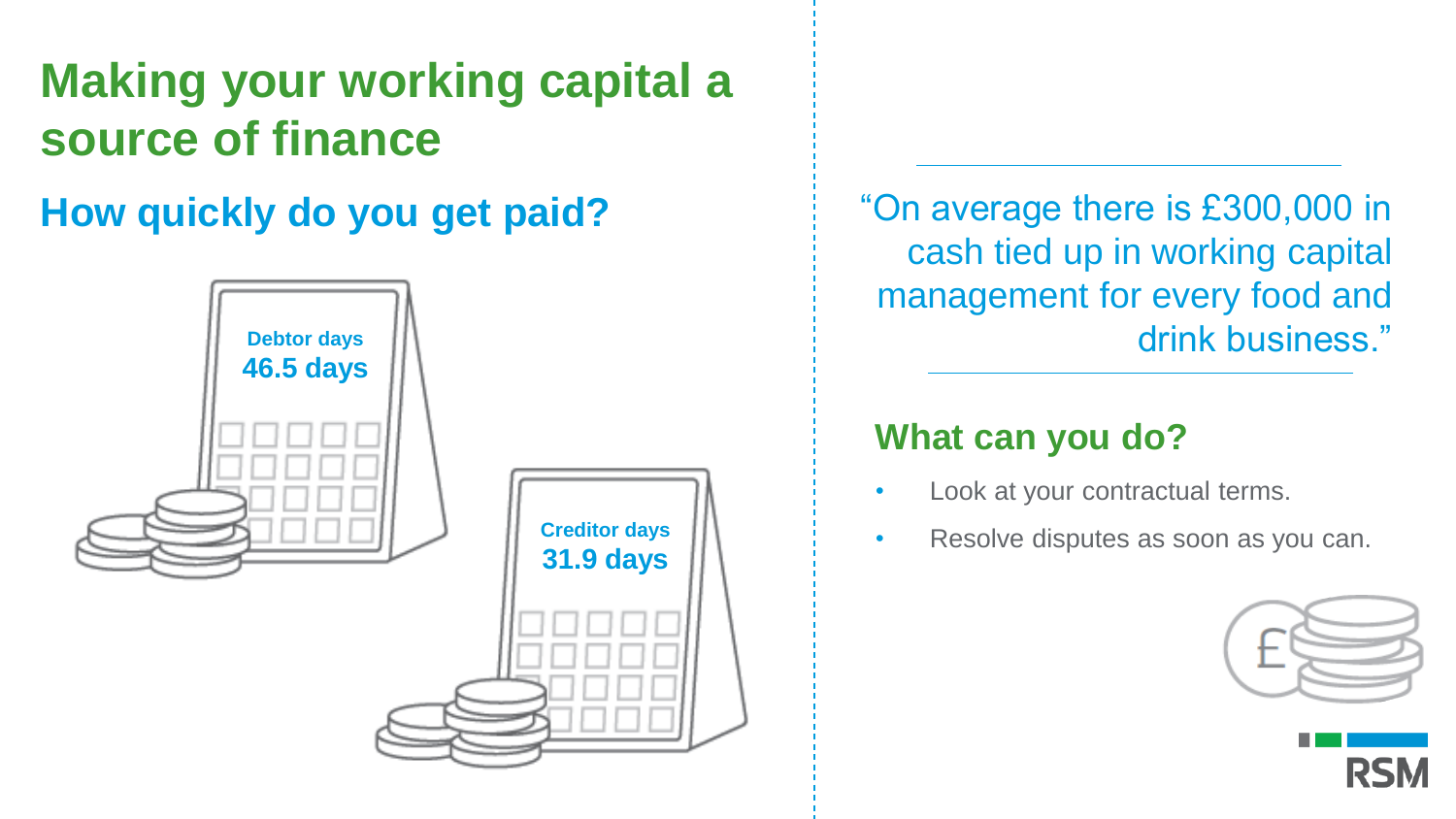# **Take advantage of the tax relief available**

## **Are you making food or drink that:**

- meets new consumer tastes
- is fit for new international markets



- is environmentally friendly or sustainable
- is free from certain ingredients or long lasting



is being produced using new technologies



"The innovation taking place in the food and drink industry is a perfect environment for R&D activity."

- Work with an R&D specialist.
- Review your R&D activities as soon as the financial year ends.
- Consider innovations made to your processes as well as products.

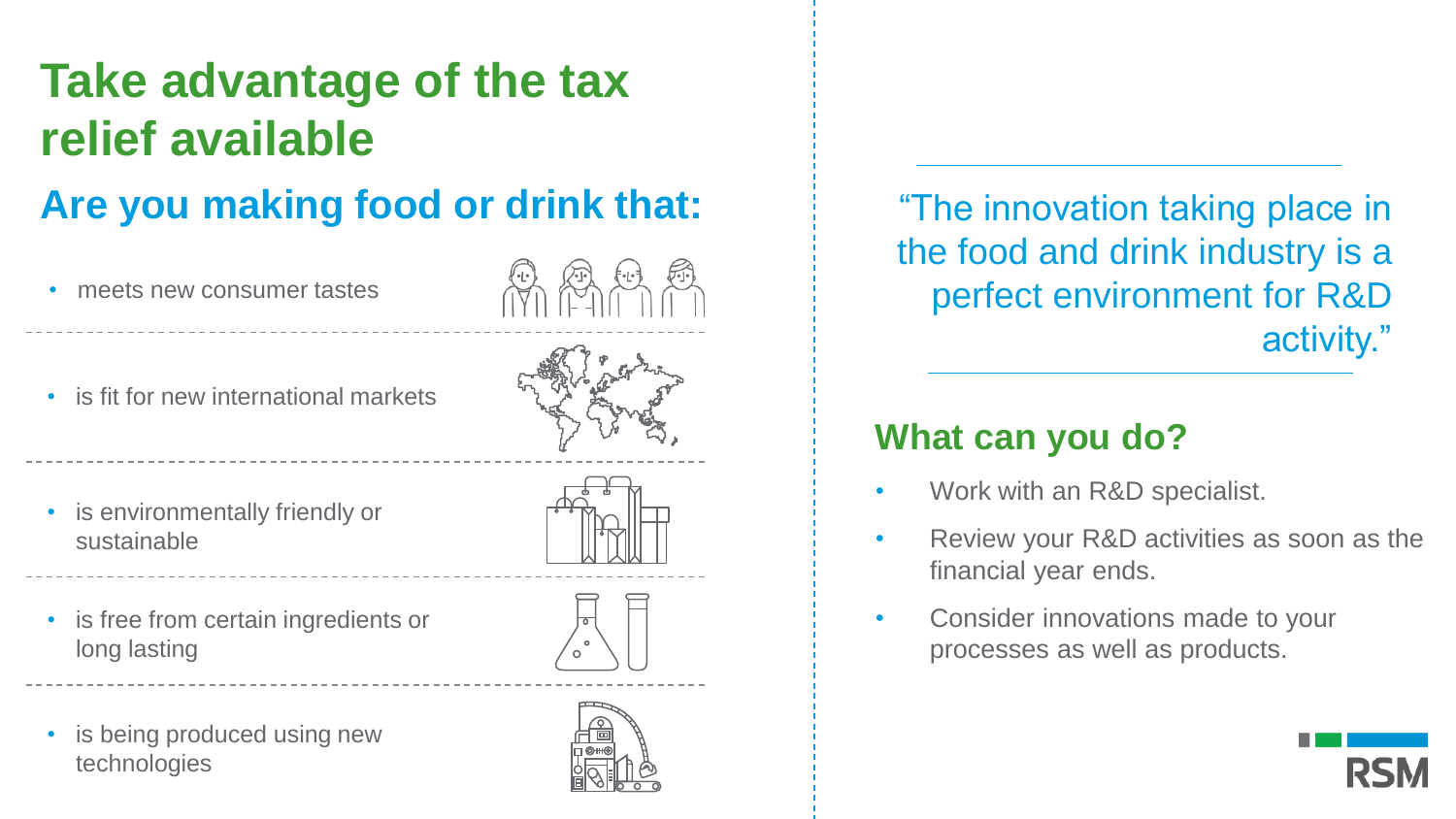## **Take advantage of the tax relief available**

## **Capital allowances claims can be made if you are:**

• buying or building a property worth more than £1m



extending, refurbishing or fitting out a property with costs more than £500k

• historic installations in your property of plant and machinery that you own



"Capital allowances claims continue to rise with increased allergen regulations, gluten free foods and the gin market having seen large-value claims."

- Buy your plant and machinery at the end of your accounting period.
- Consider capital allowances as early as possible in a property transaction.

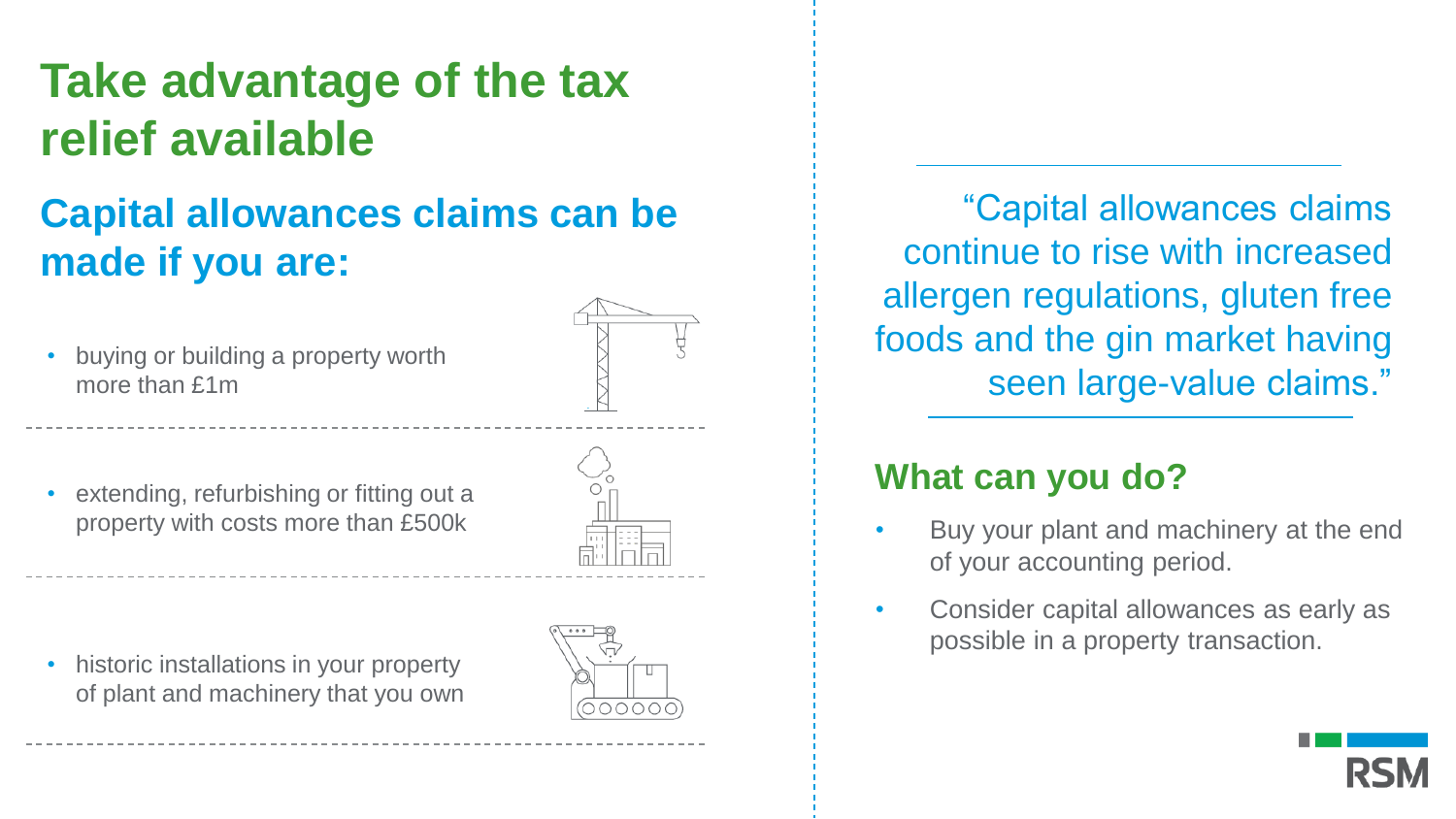## **Improve your credit score to boost lender confidence**

## **What are credit scores like among food and drink businesses?**



"Approaching 10 per cent of middle market food and drink businesses have a score that indicates a moderate or high risk of corporate failure."

- File accounts on time.
- Consider filing a profit and loss account even if it's not formally required.
- Look for opportunities to convert debt to equity if you have net liabilities.

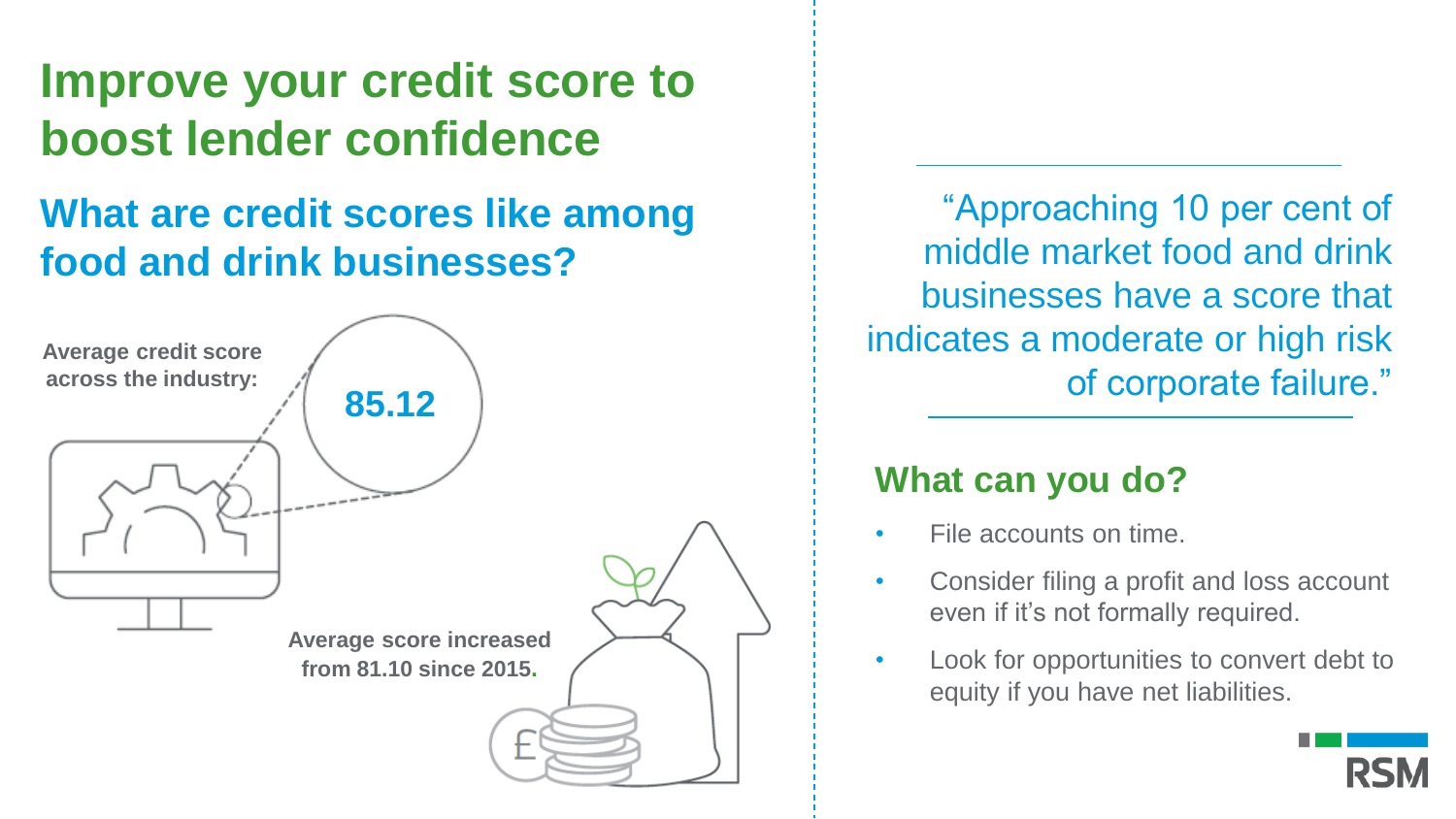# **Consider all of your debt finance options**

## **What are borrowing levels like across the food and drink sector?**

**Debt increased by 15.3 per cent in the period 2015 to 2018 across the food and drink industry**

**4.3 per cent rose by EBITDA during the same period**

"Debt is on the increase within the food and drink industry, with businesses looking for costefficient funding for new projects."

- Review all the potential debt markets and products before you borrow.
- Look at asset-based lending where there's a large trade debtor book.
- Consider debt funds, as well as banks where cash flows are strong and leverage is sought.

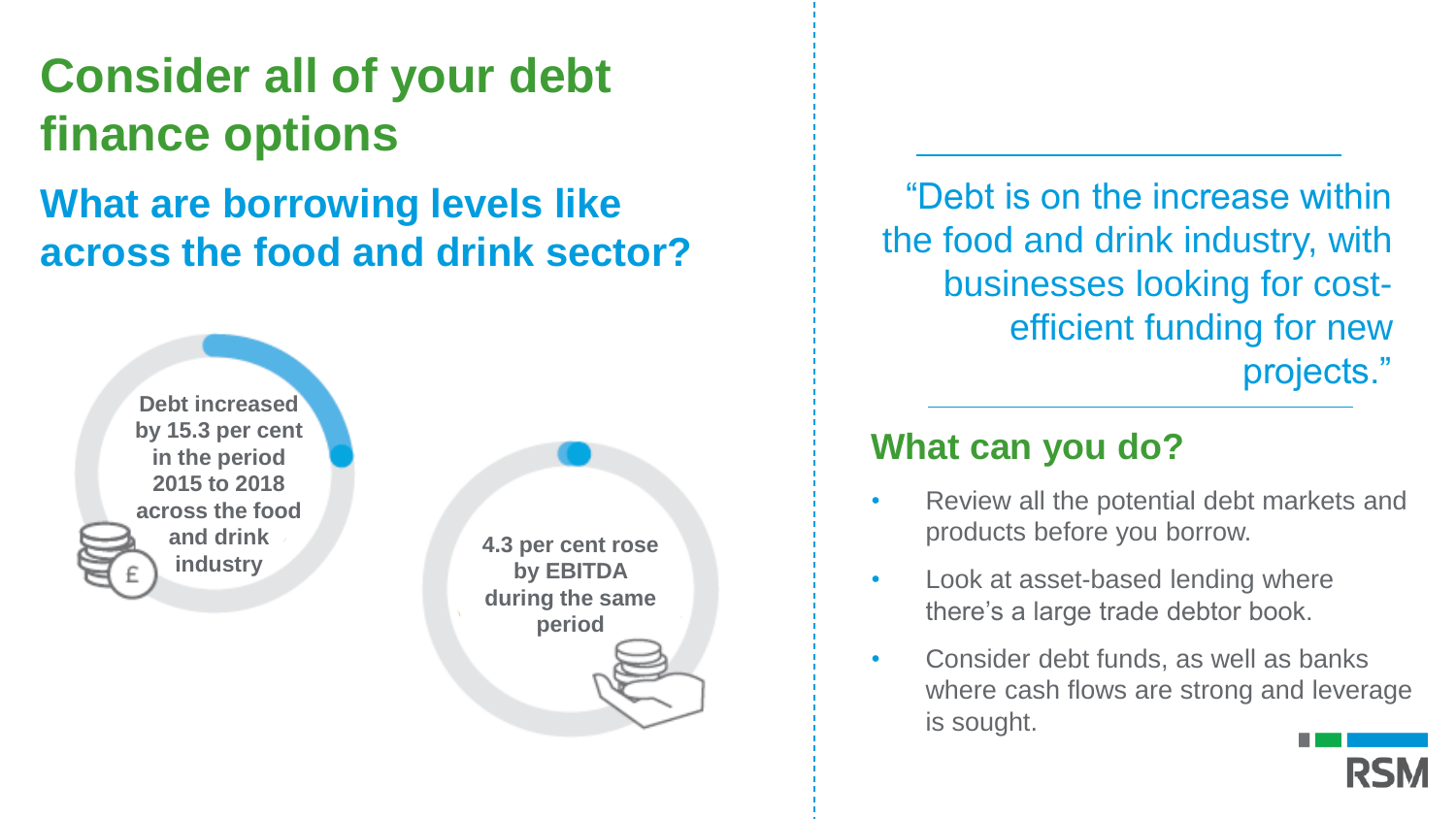# **Basic eligibility criteria for capital grant projects: Apply for capital grant support for eligible projects**

• the project is in a region where government can offer additional financial support



- your project has not started before the decision to award a grant
- involves capital expenditure on things like property, plant or machinery





"Access to the UK's capital grant regime differs depending on where you're based."

- Before you start a project, consider whether a grant might be available.
- Speak to your business advisor and LEP contact at the earliest opportunity.

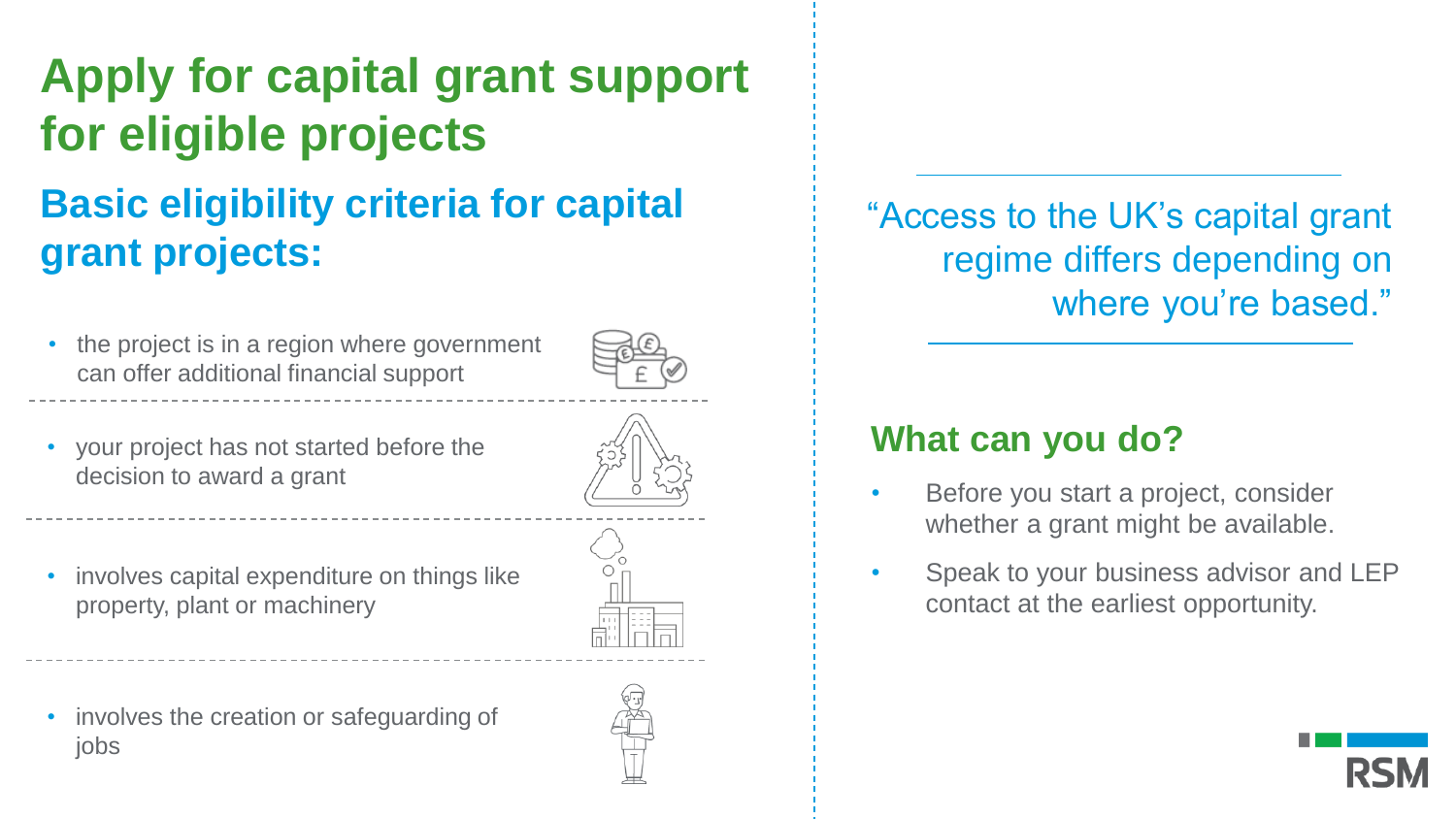# **Scan the private equity market**

## **What is private equity backing like across the food and drink sector?**



**2019 volume of UK PE deals**



## **17**

**food an drink businesses took on private equity investment in 2019**

"Investing in companies that have a positive influence on the environment, society and corporate governance – is becoming more prominent."

- Talk to an adviser early.
- Value the personal aspect of the investment relationship as much as the financial terms on offer.
- Engage an adviser who understands the PE community and will structure the right deal.

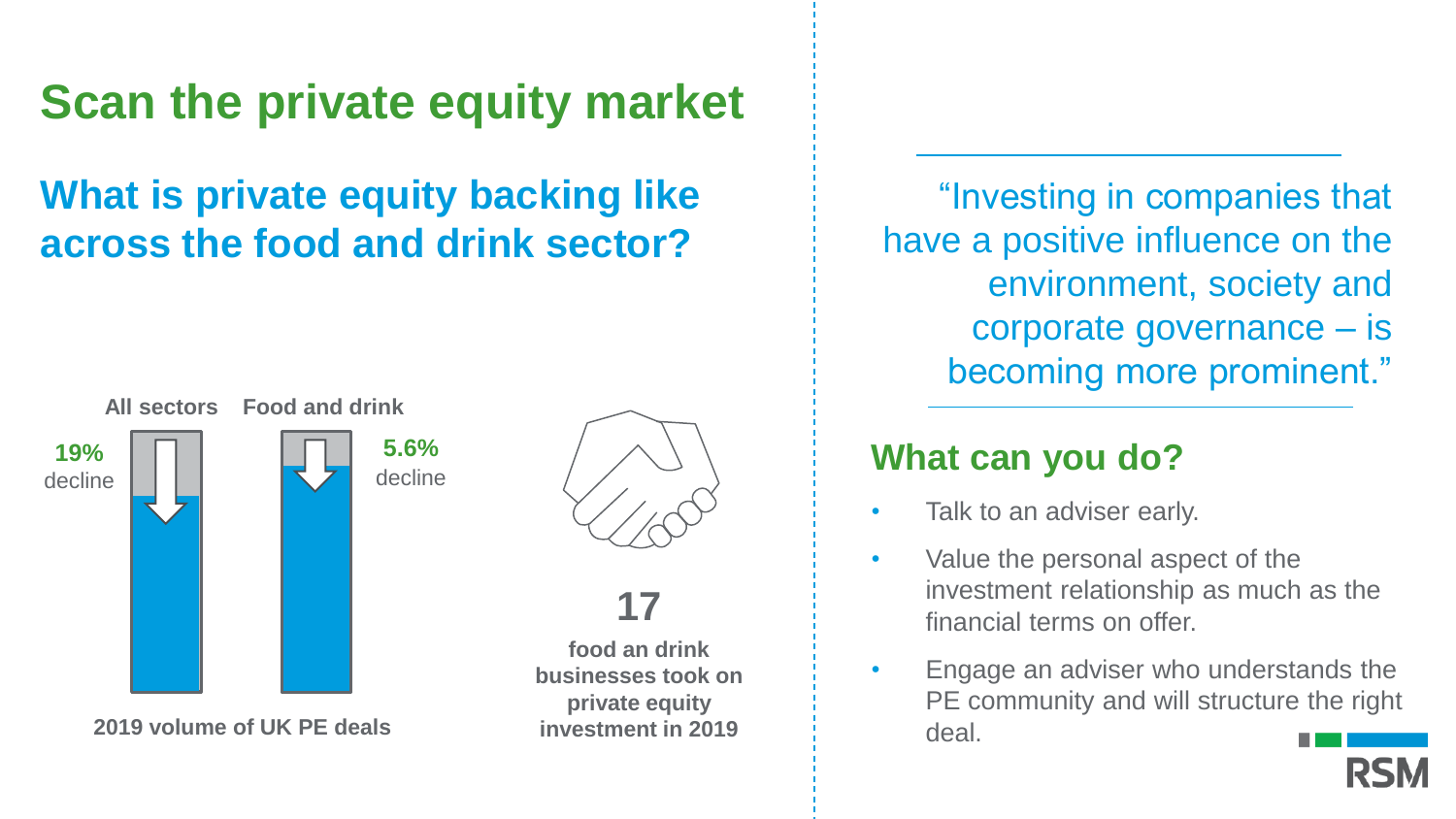





THE POWER OF BEING UNDERSTOOD AUDIT | TAX | CONSULTING